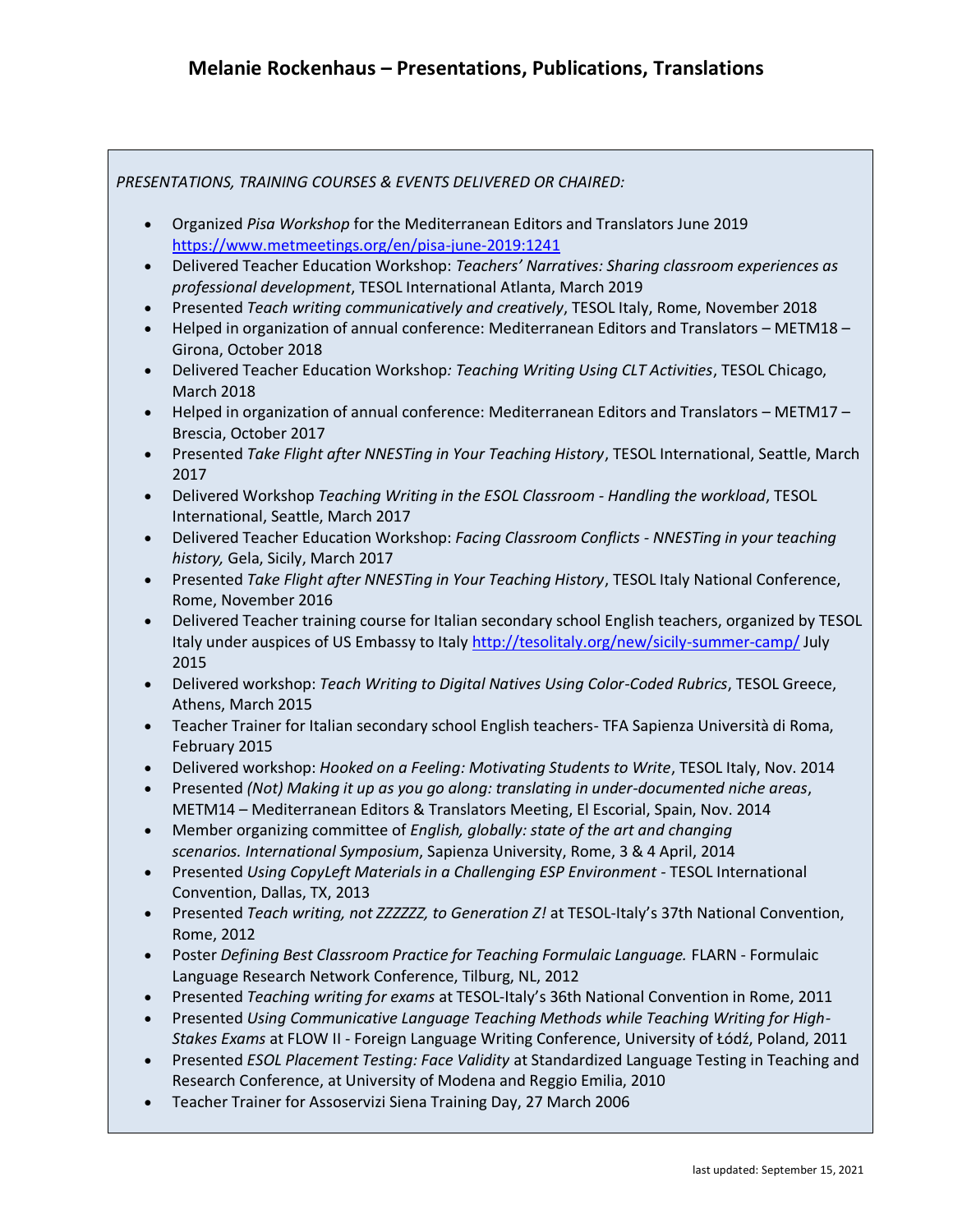## *WORKSHOPS AND TRAINING COURSES ATTENDED:*

- *Training researchers to write academic articles, organized by MET: Mediterranean Editors and Translators, Sept. 2021*
- *XXV Seminario AICLU "Didattica e valutazione delle lingue: prospettive e opportunità digitali" organized by the CLA UNIMORE, Sept. 2021*
- *Academic English Collocations: from Corpus Data to Assisted Writing organized by FLaRN (Formulaic Language Research Network), July 2021*
- *Online Storytelling, organized by the British Council - Teaching English, Feb 2021*
- *Teaching and Learning Vocabulary in the Language Classroom, organized by TESOL Italy , Jan. 2021*
- Let's Talk: How English Conversation Works, David Crystal webinar, Dec. 2020
- *Teaching Mixed Levels Online and Offline, organized by TESOL Italy, Sept. 2020*
- *Assessing Writing Online, organized by Cambridge Education, June 2020*
- *Evaluation and Assessment When Teaching Online*, Russell Stannard, organized by Macmillan Education, May 2020
- Mediterranean Editors and Translators Workshop, Milan, April 2018
- TESOL Italy National Convention, Rome, November 2017
- University of Adelaide online certification *World of Wine*, August 2016
- British Council Seminar 'Teacher stories: A way for teachers to share with and learn from each other' February 2016
- Saarland Seminar "Tools that Flip, Blend and Create Distance Learning Content" June 2015
- From Teacher to Trainer course– Norwich Institute for Language Education pass with distinction
- British Council online presentation How to Become a Teacher Trainer, Dec. 2014

## *PUBLICATIONS:*

- "My TESOL 2018 Sharing Forward", *TESOL Italy Newsletter* March-April 2018, pp 3-4.
- "Who's in the classroom?" A regular column in the *TESOL Italy Newsletter* featuring interviews with ELT teachers in Italy, 2015 - 2017
- "Falling into teacher training", *The Teacher Trainer Journal*, 30:2, 2016, p. 2
- "A place for everything, or my experience working in an IEP" (Intensive English Program) (2014). *TESOL Italy Newsletter* XXIV:2, March-April 2014, pp 12-13.
- "Teaching writing for high-stakes exams using communicative language teaching methods" (2013). In: Lukasz Salski & Weronika Szubko-Sitarek (Eds.) *PersPectives on Foreign Language Learning* (89- 101). Lodz: Lodz University Press.
- "Using Color-Coded E-Rubrics" (2013). In: Denise C. Mussman (Ed.) *New Ways in Teaching Writing, rev.* (296-298). Alexandria: TESOL International Association.
- "ESL Writing at the TESOL 2013 International Conference". *TESOL Italy Newsletter* XXII:2, March-April 2013, pp 3 and 12
- "Copyleft Materials" (2013). *VDMIS: TESOL Video News, The Newsletter of the Video and Digital Media Interest Section*, August 2013, <http://newsmanager.commpartners.com/tesolvdmis/issues/2013-07-27/3.html>
- "Using CopyLeft Materials in a Challenging ESP Environment" (2013). *ESP News*, March 2013: [http://newsmanager.commpartners.com/tesolespis/issues/2013-02-](http://newsmanager.commpartners.com/tesolespis/issues/2013-02-25/3.html) [25/3.html](http://newsmanager.commpartners.com/tesolespis/issues/2013-02-25/3.html)